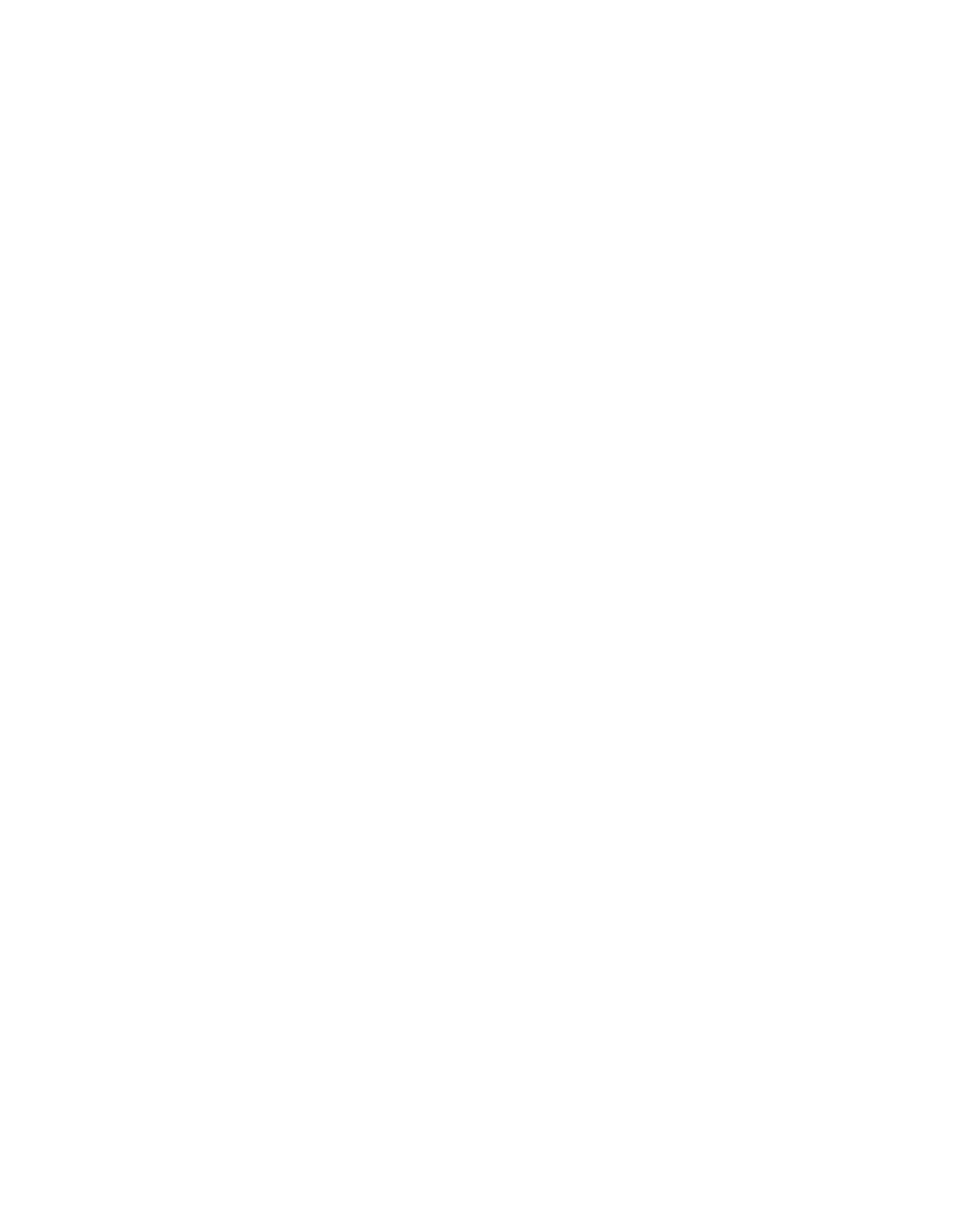#### **KITE, Justice.**

[¶1] Jeffrey H. Reichert pled guilty to two counts of felony conversion of grain in violation of Wyo. Stat. Ann. § [1](#page-2-0)1-11-117(b) (LexisNexis 2003)<sup>1</sup> and one count of felony check fraud in violation of Wyo. Stat. Ann. §  $6-3-702(a)(b)(iii)$  $6-3-702(a)(b)(iii)$  $6-3-702(a)(b)(iii)$  (LexisNexis 2003).<sup>2</sup> The district court sentenced him to a term of three to five years for felony check fraud and two terms of eight to fourteen years for felony conversion with the sentences to be served consecutively, but suspended execution of the second felony conversion sentence and imposed instead fourteen years of supervised probation to begin upon Mr. Reichert's release from incarceration. Dissatisfied with his sentence, Mr. Reichert appeals, claiming the district court erred in denying his motions to withdraw his guilty plea; ineffective assistance of counsel; judicial bias; and prosecutorial bias. We affirm.

#### **ISSUES**

[¶2] Mr. Reichert presents the following issues for our review:

- I. The appellant's case was prejudiced due to the denial of the motion to withdraw the guilty plea and the motion to recuse the judge.
- II. The appellant was denied effective assistance of counsel.

<span id="page-2-1"></span><sup>2</sup> Wyo. Stat. Ann. § 6-3-702(a)(b)(iii) provided:

\* \* \*

 $\overline{a}$ 

<span id="page-2-0"></span><sup>&</sup>lt;sup>1</sup> Wyo. Stat. Ann. § 11-11-117(b) provided in pertinent part:

 <sup>(</sup>b) Any warehouseman or person operating a warehouse who converts to his own use or that of another, any grain stored or accepted for storage of the value of five hundred dollars (\$500) or more, is guilty of a felony and shall be imprisoned for not to exceed fourteen (14) years.

 <sup>(</sup>a) Any person who knowingly issues a check which is not paid because the drawer has insufficient funds or credit with the drawee has issued a fraudulent check and commits fraud by check. \* \* \*

 <sup>(</sup>b) Fraud by check is:

 <sup>(</sup>iii) A felony punishable by imprisonment for not more than ten (10) years, a fine of not more than ten thousand dollars (\$10,000.00), or both, if the fraudulent check was for the sum of five hundred dollars (\$500.00) or more, or if the offender is convicted of fraud by check involving two (2) or more checks issued within any sixty (60) day period in the state of Wyoming totaling five hundred dollars (\$500.00) or more in the aggregate.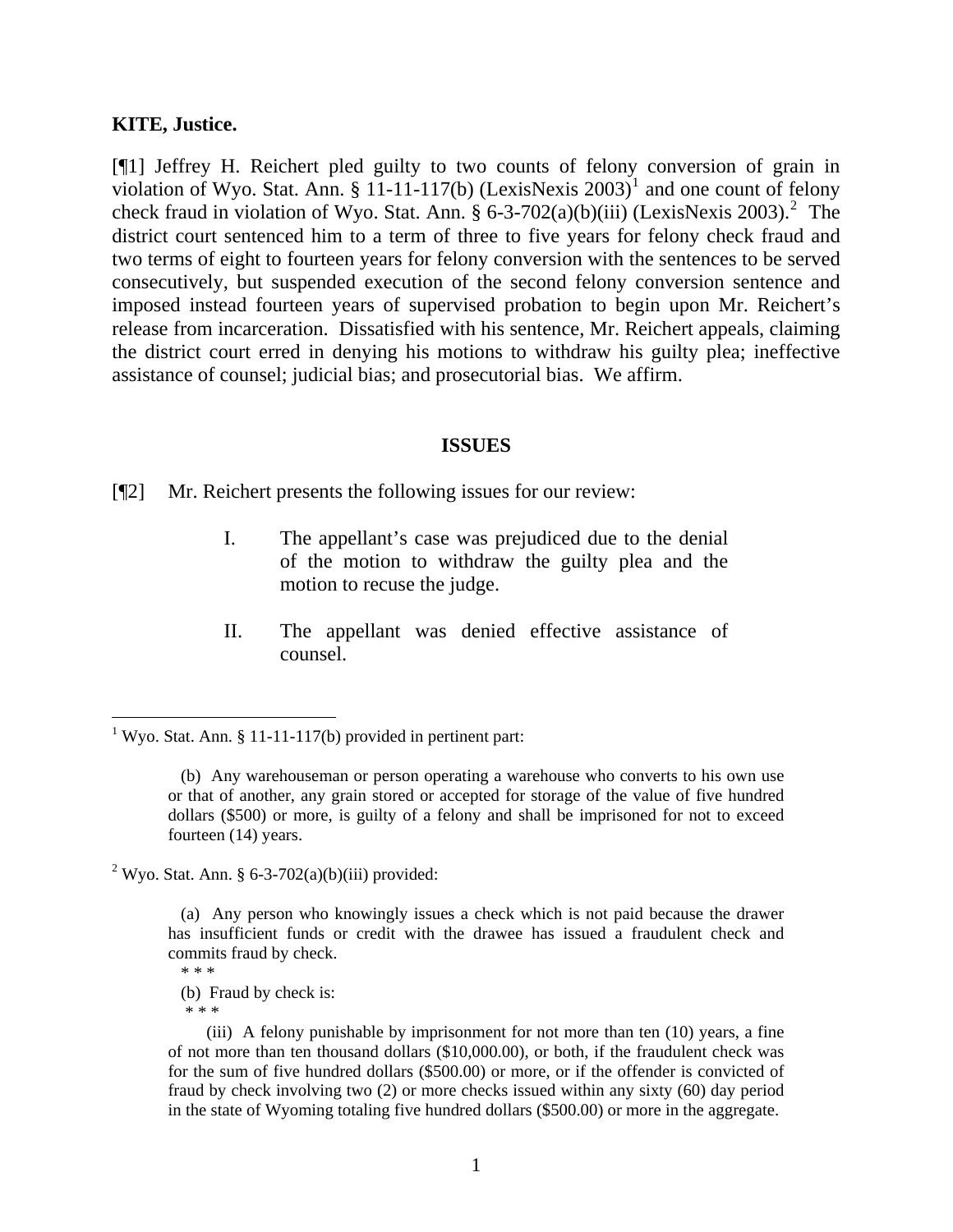- III. The appellant was prejudiced due to the judicial bias caused by the conflict of interest since one of the growers was related to the judge.
- IV. The appellant was prejudiced due to the judicial bias caused by the political influence regarding his case.
- V. The appellant was prejudiced due to the conflict of interest with the prosecuting attorney.

The State re-phrases the issues as follows:

- I. Did appellant receive effective assistance of counsel?
- II. Did the district court abuse its discretion in denying appellant's motion to withdraw guilty plea?
- III. Did judicial bias exist in appellant's case, and was appellant's motion for recusal of judge improperly denied?
- IV. Did prosecutorial bias exist in appellant's case?

### **FACTS**

[¶3] On September 14, 2004, the Goshen County attorney's office filed an information and criminal warrant in circuit court alleging Mr. Reichert committed ten counts of felony conversion of grain in violation of Wyo. Stat. Ann. § 11-11-117(b) and one count of felony check fraud in violation of Wyo. Stat. Ann. § 6-3-702(a)(b)(iii). The information and warrant alleged on ten occasions from December 10, 2003, until April 6, 2004, Mr. Reichert converted to his own use over \$500,000 worth of grain, specifically pinto beans, accepted from customers for storage at his warehouse. The information also alleged Mr. Reichert issued a check from his bank account dated August 12, 2004, for \$1,675.00 without having sufficient funds in the account to cover the check.

[¶4] Mr. Reichert was arrested and made an initial appearance in circuit court on September 14, 2004. Defense counsel entered an appearance on behalf of Mr. Reichert on September 20, 2004. Defense counsel and the State began plea agreement discussions as a result of which on October 21, 2004, the county attorney's office reduced from ten to two the felony conversion counts. The amended information alleged the conversions giving rise to the first count took place between June 1, 2000, and August 31, 2003, and those giving rise to the second count occurred between September 1, 2003, and August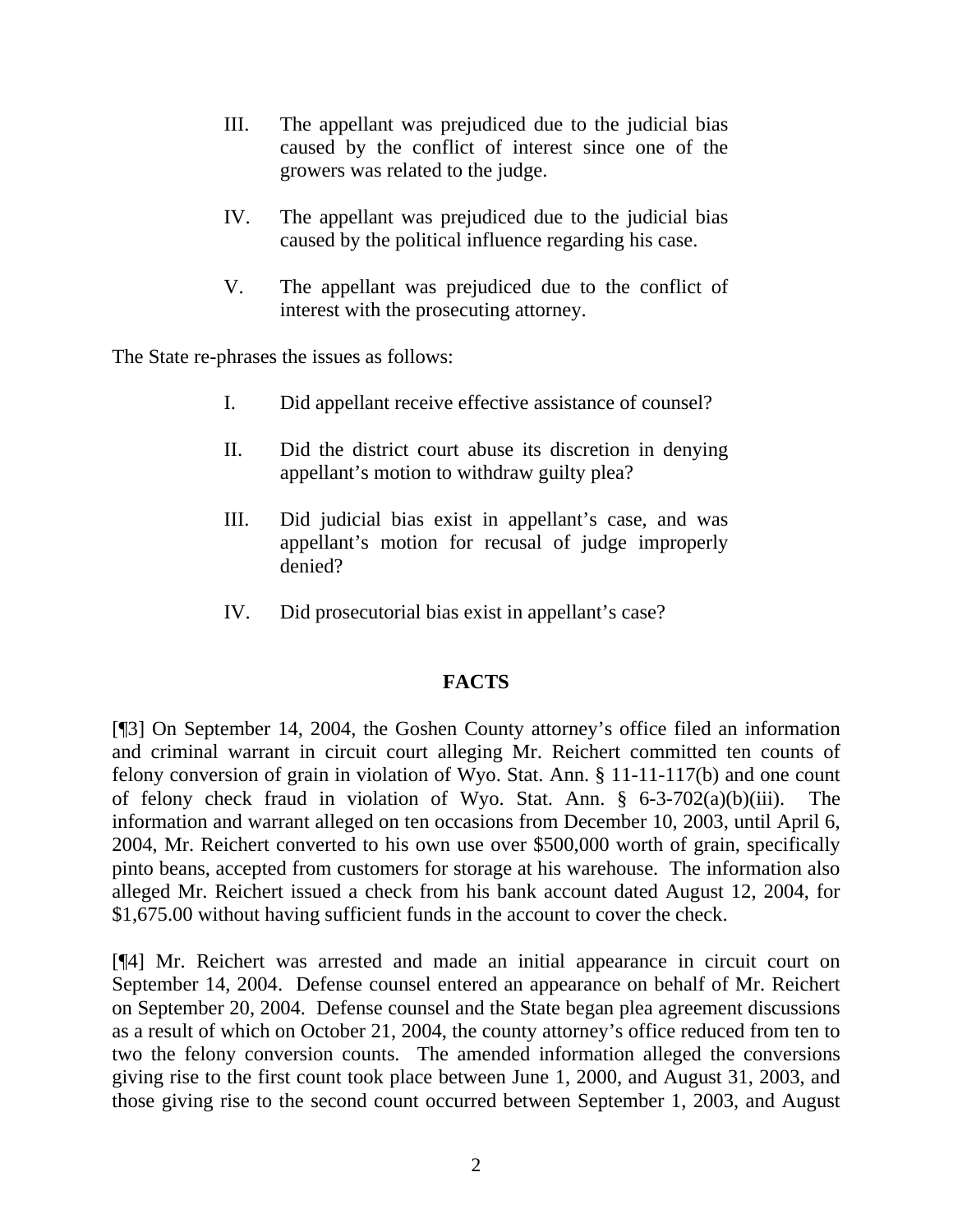31, 2004. With regard to the felony check fraud count, the amended information specified fifteen insufficient funds checks Mr. Reichert allegedly wrote on his account in the months of July and August, 2004.

[¶5] On October 27, 2004, Mr. Reichert appeared in district court and, pursuant to the plea agreement, entered a plea of guilty to the charges. On January 10, 2005, the district court held a sentencing hearing. Mr. Reichert presented the testimony of three witnesses: his wife, a friend and a former customer. The State presented testimony and statements from fifteen victims of Mr. Reichert's offenses, including the testimony of a state senator. Most of the victims asked the district court to impose a harsh sentence. The State argued for incarceration and restitution. Defense counsel argued for probation. After hearing the testimony and arguments, the district court sentenced Mr. Reichert as follows: Count I (felony conversion of grain) – 8 to 14 years incarceration; Count II (felony conversion of grain) – 8 to 14 years incarceration; Count III (felony check fraud) – 3 to 5 years incarceration. The district court ordered the sentences on Counts I and III to be served consecutively, suspended the sentence on Count II and ordered Mr. Reichert to be placed on supervised probation for a period of fourteen years following his release from incarceration. The district court also ordered Mr. Reichert to pay restitution in the amount of \$1,026,204.61.

[¶6] New counsel entered an appearance on behalf of Mr. Reichert and filed a notice of appeal from the judgment and sentence. Three days later, he filed a motion to stay the time for filing an appellate brief in this Court in order to allow him to file a motion to withdraw his guilty pleas in the district court. This Court granted the motion to stay.

[¶7] On April 18, 2005, Mr. Reichert filed motions in district court: 1) for recusal of the prosecuting attorney; 2) for recusal of the district judge; and, 3) to withdraw his guilty pleas. He asserted the prosecutor was biased and prejudiced because members of his family were victims of the alleged crimes and the judge was biased and prejudiced because his brother was a victim of the crime. Additionally, Mr. Reichert claimed his sentence was the result of political influence. In support of his motion to withdraw his guilty plea, Mr. Reichert asserted: his plea was based on representations of defense counsel that as a first time offender, Mr. Reichert likely would receive a sentence of probation; he was forced to plead guilty; he was not advised of the possible consequences of a guilty plea or defenses to the charges; the prosecutor agreed to work with defense counsel to reach a sentencing agreement but the plea was entered without any such agreement; the judge and the prosecutor had conflicts of interest to which defense counsel did not object; the judge's decisions were influenced by outside factors; and he did not enter his plea knowingly or voluntarily.

[¶8] As a consequence of Mr. Reichert's motions, a special prosecutor assumed representation of the State and another judge was assigned to consider the recusal motion. After a hearing, the alternate judge denied the recusal motion, finding it was not promptly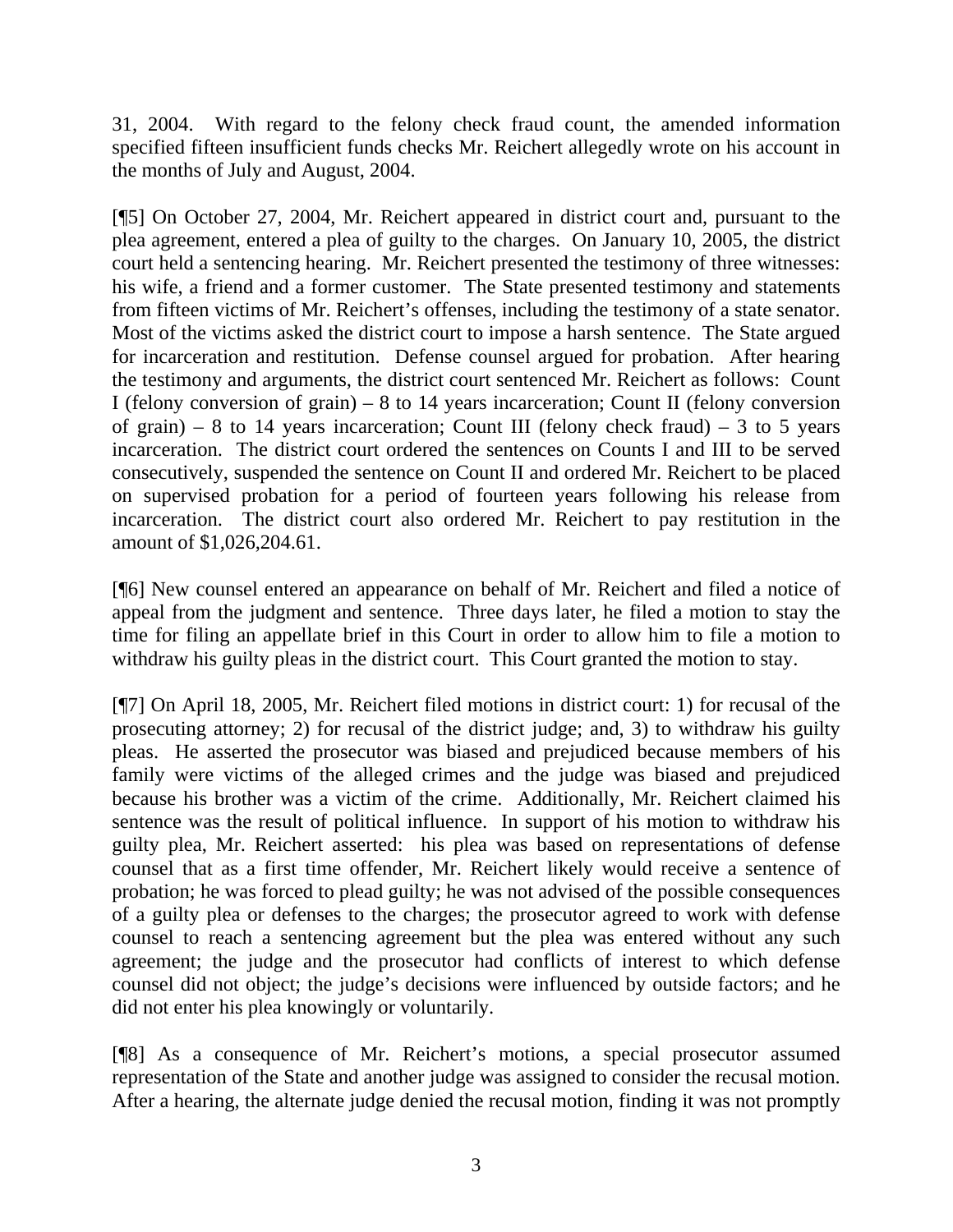made and the supporting affidavit was insufficient to demonstrate the original judge was incapable of rendering his decisions and performing his functions impartially. Specifically, the alternate judge concluded no evidence was presented that the judge's brother was a victim of the crime as alleged and a judge may not be removed for cause "simply on the basis that [his] brother was, at one time, a customer of the defendant." Upon entry of the order denying the recusal motion, the original district judge resumed authority over the case.

[¶9] On June 7, 2005, the district court conducted a hearing on Mr. Reichert's motion to withdraw his guilty plea. In addition to considering the parties' written submissions on the motion, the district court heard the testimony of Mr. Reichert, his sister, his wife and the attorney who represented him through his sentencing hearing. On June 9, 2005, the district court issued a decision letter in which it concluded Mr. Reichert failed to establish any basis for withdrawing his guilty plea. The district court entered an order denying the motion to withdraw guilty plea on June 23, 2005, and Mr. Reichert appealed to this Court from that order.

## **STANDARD OF REVIEW**

[¶10] The standard for withdrawing a guilty plea is governed by W.R.Cr.P. 32(d). *Ingersoll v. State*, 2004 WY 102, ¶ 12, 96 P.3d 1046, 1050 (Wyo. 2004). Pursuant to that rule, a defendant must show "manifest injustice" when he seeks to withdraw his plea after sentencing. *Id*. We review whether a trial court properly denied a post-sentence motion for withdrawal under an abuse of discretion standard, meaning we determine whether the trial court could reasonably conclude as it did and whether any facet of its ruling was arbitrary or capricious. *Id*. The findings of fact that led to denial of a motion to withdraw a guilty plea are subject to the clearly erroneous standard of review. *McCard v. State*, 2003 WY 142, ¶ 8, 78 P.3d 1040, 1043 (Wyo. 2003).

[¶11] The examination of a claim of ineffective assistance of counsel requires a showing that counsel's performance was deficient and the deficient performance prejudiced the defense. *Ingersoll,* ¶ 13, 96 P.3d at 1050*.* In other words, to warrant reversal on a claim of ineffective assistance of counsel, an appellant must show his counsel failed to render the sort of assistance offered by a reasonably competent attorney and the failure to render such assistance prejudiced the defense of the case. *Ingersoll*, ¶ 14, 96 P.3d at 1050. When a guilty plea is challenged based upon ineffective assistance of counsel, the defendant, to establish prejudice, must show a reasonable probability, but for counsel's errors, a plea of guilty would not have been entered and the defendant would have insisted on going to trial. *Ingersoll*, ¶ 13, 96 P.3d at 1050. A strong presumption is invoked that counsel rendered adequate and reasonable assistance. *Id*. The burden is on the defendant to overcome this presumption. *Id*.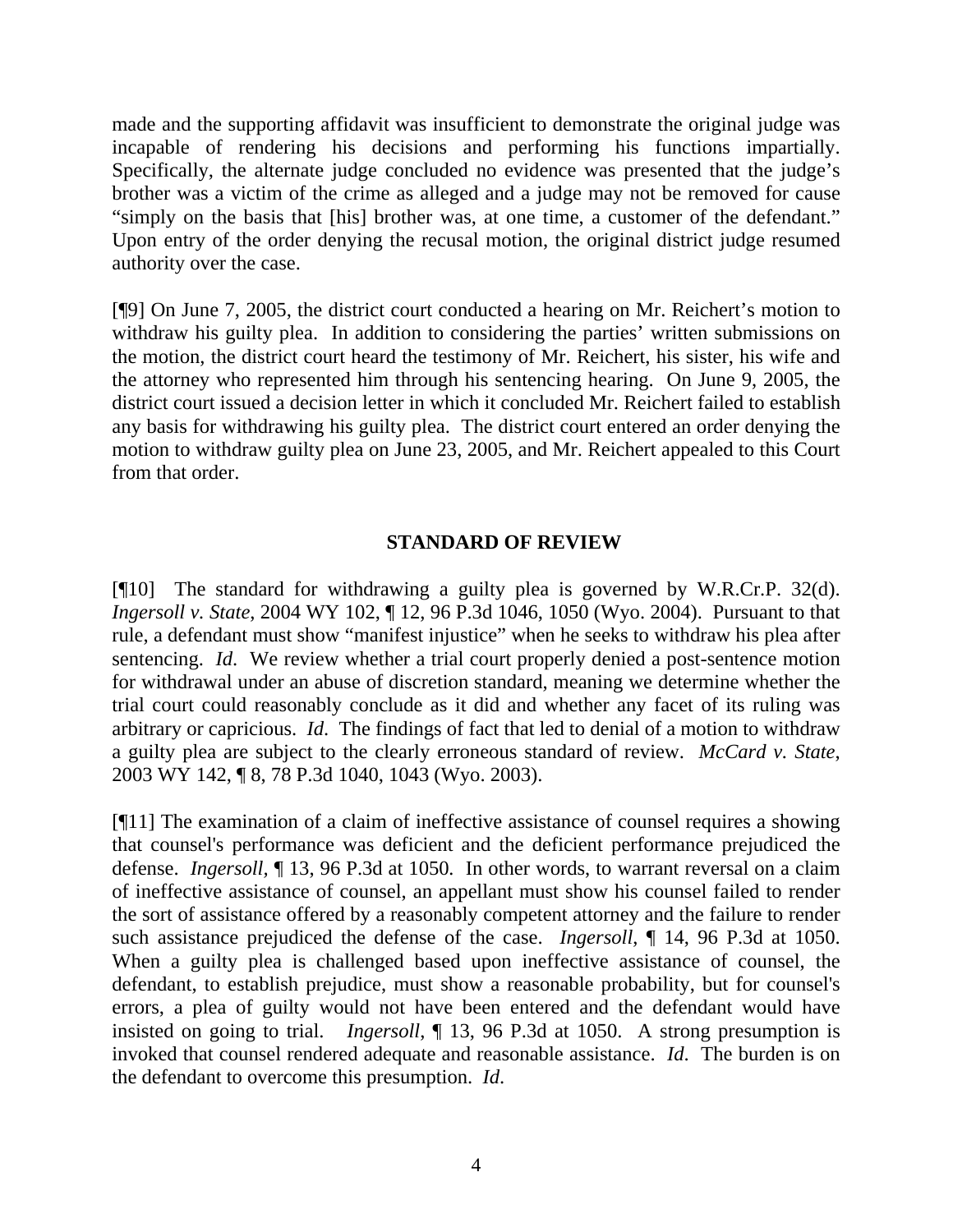# **DISCUSSION**

# *1. Denial of Motion to Withdraw Guilty Plea*

[¶12] W.R.Cr.P. 32(d) provides in pertinent part as follows:

If a motion for withdrawal of a plea of guilty  $\ldots$  is made before sentence is imposed, the court may permit withdrawal of the plea upon a showing by the defendant of any fair and just reason. At any later time, a plea may be set aside only to correct manifest injustice.

Mr. Reichert moved to withdraw his guilty plea after sentence was imposed; therefore, he was required to demonstrate manifest injustice in order to succeed on his motion.

> "'Manifest injustice' contemplates a 'situation that is unmistakable or indisputable, was not foreseeable, and affects the substantial rights of a party. It is, in part, intended to address a fundamental defect which inherently results in a complete miscarriage of justice or an omission inconsistent with the rudimentary demands of fair procedure."

*Reyna v. State*, 2001 WY 105, ¶ 27, 33 P.3d 1129, 1137-38 (Wyo. 2001) (citations omitted).

[¶13] Mr. Reichert claims his motion to withdraw his guilty plea should have been granted because: 1) he relied on defense counsel's assurances that he would be sentenced to probation and did not know he would be sentenced to a lengthy prison term; and 2) the judge and prosecutor were biased and prejudiced. He asserts these factors constituted manifest injustice. We address them separately.

### *a. Reliance on Advice From Counsel*

[¶14] The first question raised by Mr. Reichert's claim is whether he entered his plea knowingly and intelligently. A guilty plea is valid only when it represents a voluntary and intelligent choice among the alternative courses of action open to a defendant. *Ingersoll*, 2004 WY 102, ¶ 15, 96 P.3d at 1051, fn. 1. Pursuant to W.R.Cr.P. 11(b), the district court was required to inform Mr. Reichert of: the nature of and penalties for the charges filed against him; his right to be represented by an attorney, plead not guilty, be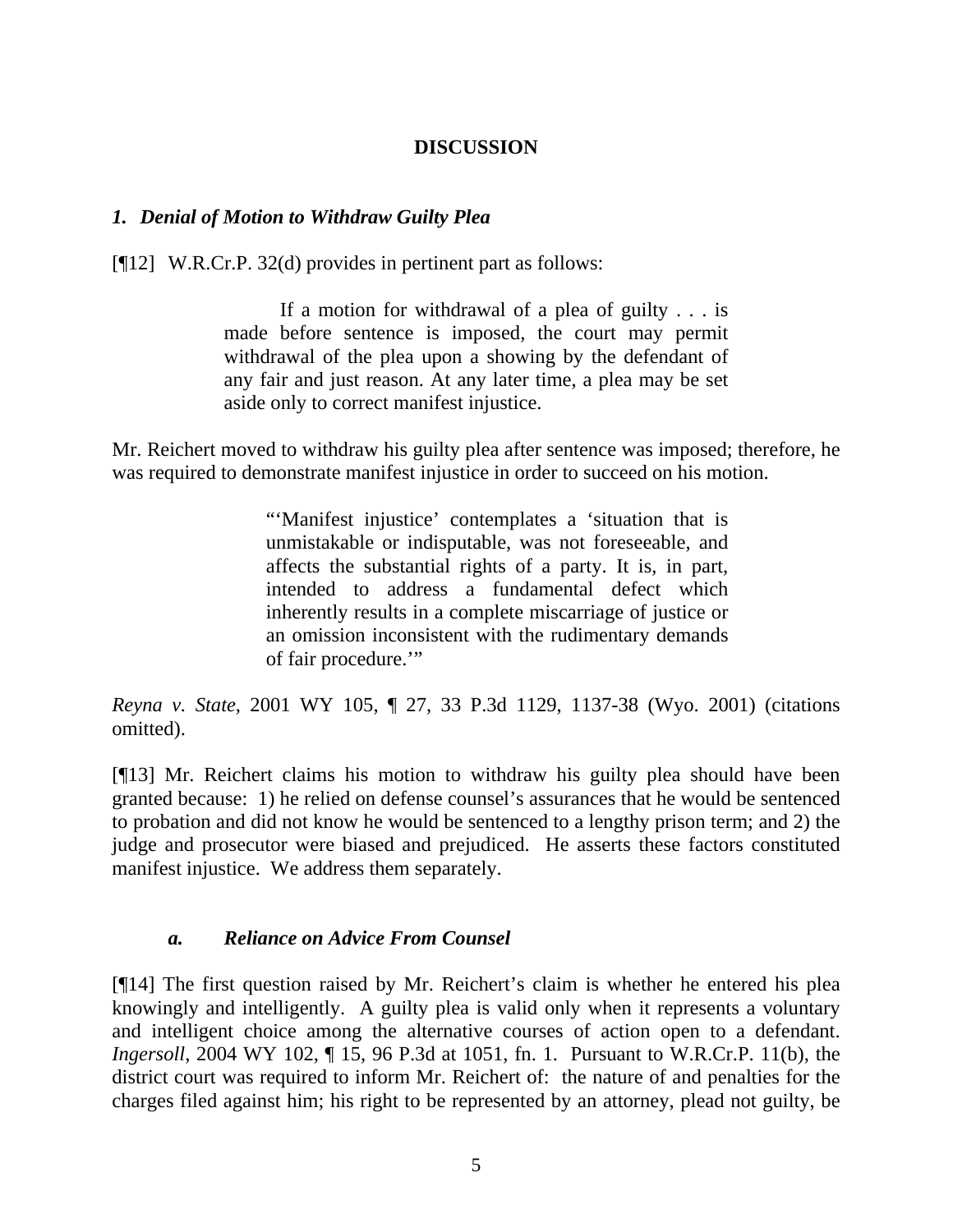tried by a jury, and choose not to testify; his right to plead guilty and waive his right to trial; and the fact that any statements made by him in court under oath could be used against him. Pursuant to W.R.Cr.P. 11(d), the district court was required to ensure Mr. Reichert's plea was voluntary.

> The court shall not accept a plea of guilty . . . without first, by addressing the defendant personally in open court, determining that the plea is voluntary and not the result of force or threats or of promises apart from a plea agreement. The court shall also inquire as to whether the defendant's willingness to plead guilty . . . results from prior discussions between the attorney for the state and the defendant or the defendant's attorney.

With the W.R.Cr.P. 11 requirements in mind, we begin our analysis of Mr. Reichert's claim by reviewing what occurred at the arraignment.

[¶15] Mr. Reichert appeared in district court for his arraignment on October 27, 2004. The district court asked Mr. Reichert whether he had been able to talk with his attorney about the case and if he was satisfied with his representation so far. Mr. Reichert responded affirmatively to both questions. The district court reviewed the charges and the maximum possible penalty for each and asked Mr. Reichert whether he understood the charges and penalties and had any questions about them. Mr. Reichert said he understood and had no questions. The district court inquired whether Mr. Reichert understood everything up to that point in the hearing. Mr. Reichert said he did.

[¶16] The district court then explained the presumption of innocence, the State's burden to prove each of the elements of the crimes charged and Mr. Reichert's right to plead not guilty, go to trial, confront the witnesses against him, present his own witnesses, have legal representation, testify or not testify and appeal. The district court asked Mr. Reichert if he understood these rights, whether they made sense to him and whether he had any questions. Mr. Reichert stated he understood his rights and had no questions. The district court advised Mr. Reichert he also had the right to plead guilty and by doing so would give up his right to a trial, the presumption of innocence and his right to silence. The district court stated:

> No one can ever make you plead a certain way. You always have the right to plead not guilty. If anyone should try to coerce you or force you into how you are going to plead, you should let [counsel] know or let me know. That would be improper.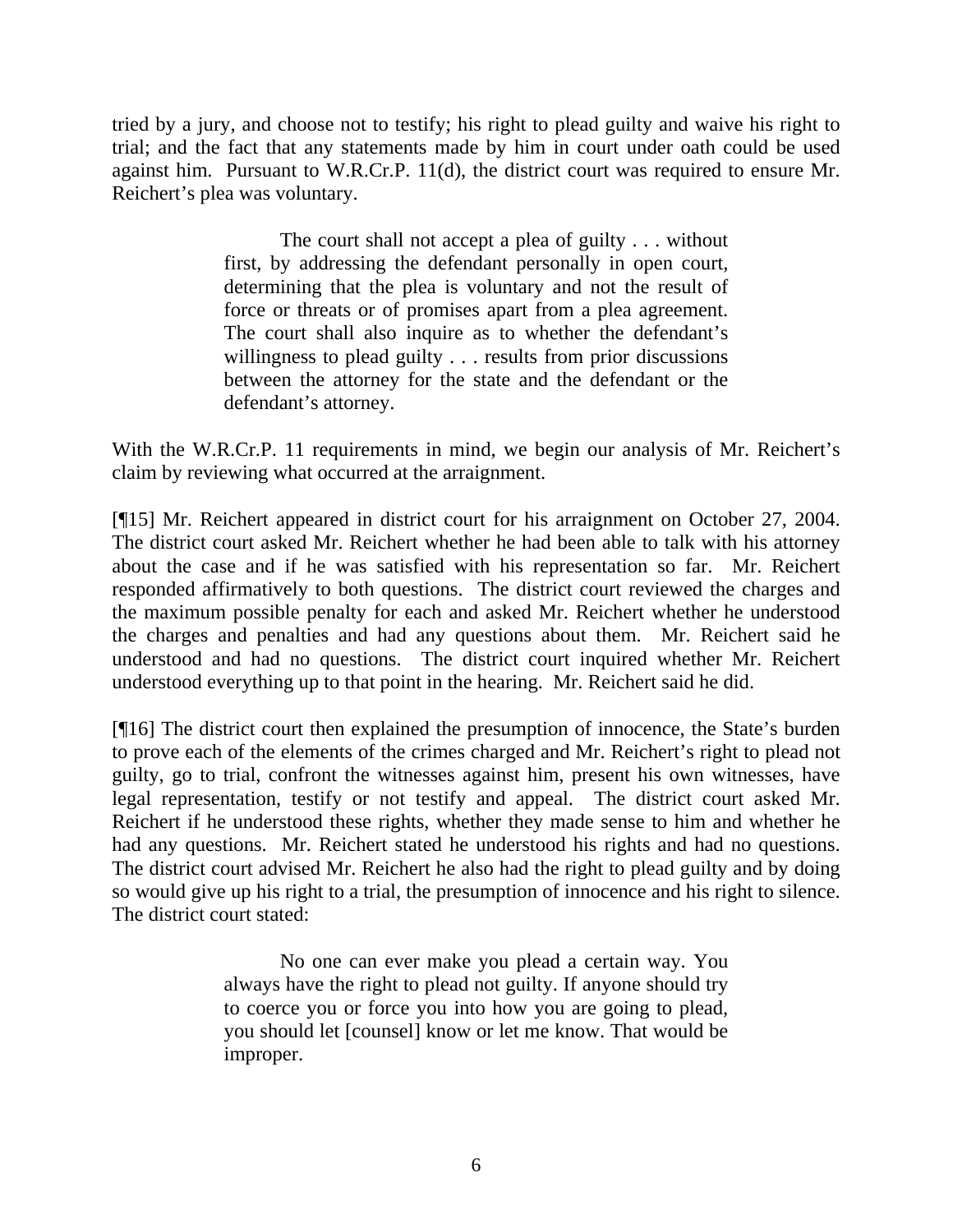Do you feel that anyone has tried to do that to you up to this point in the case?

Mr. Reichert responded, "No."

[¶17] The district court then asked about the terms of the plea agreement. The State explained Mr. Reichert agreed to plead guilty to all three counts and provide a factual basis for each count. In exchange, the State agreed not to file additional charges and to obtain the agreement of the United States not to file additional charges against Mr. Reichert. Defense counsel concurred in the State's description of the agreement. The district court repeated the essential terms of the agreement and stated:

> Mr. Reichert, under this plea agreement, there is no guarantee of what the sentence will be; and you will have a felony conviction on three counts.

> > \* \* \*

Is that the agreement as you understand it, sir?

MR. REICHERT: Yes.

THE COURT: Is that satisfactory to you?

MR. REICHERT: Yes.

 THE COURT: Has anyone forced you or coerced you to enter into this agreement?

MR. REICHERT: No.

Mr. Reichert then pleaded guilty to the three counts.

[¶18] As the factual basis for his plea, Mr. Reichert testified on the dates identified in the information he, in his capacity as the owner and operator of Mountain States Commodities, acquired beans worth over \$500 from customers, sold the beans and converted the money to his own use. He also testified on the dates in question he wrote checks totaling more than \$3,000 on his bank account without having sufficient funds in the account to cover the checks.

[¶19] The record does not indicate Mr. Reichert's pleas and the factual basis for them were given other than voluntarily, knowingly and intelligently. The district court fully informed him concerning the maximum penalties for the charged offenses and advised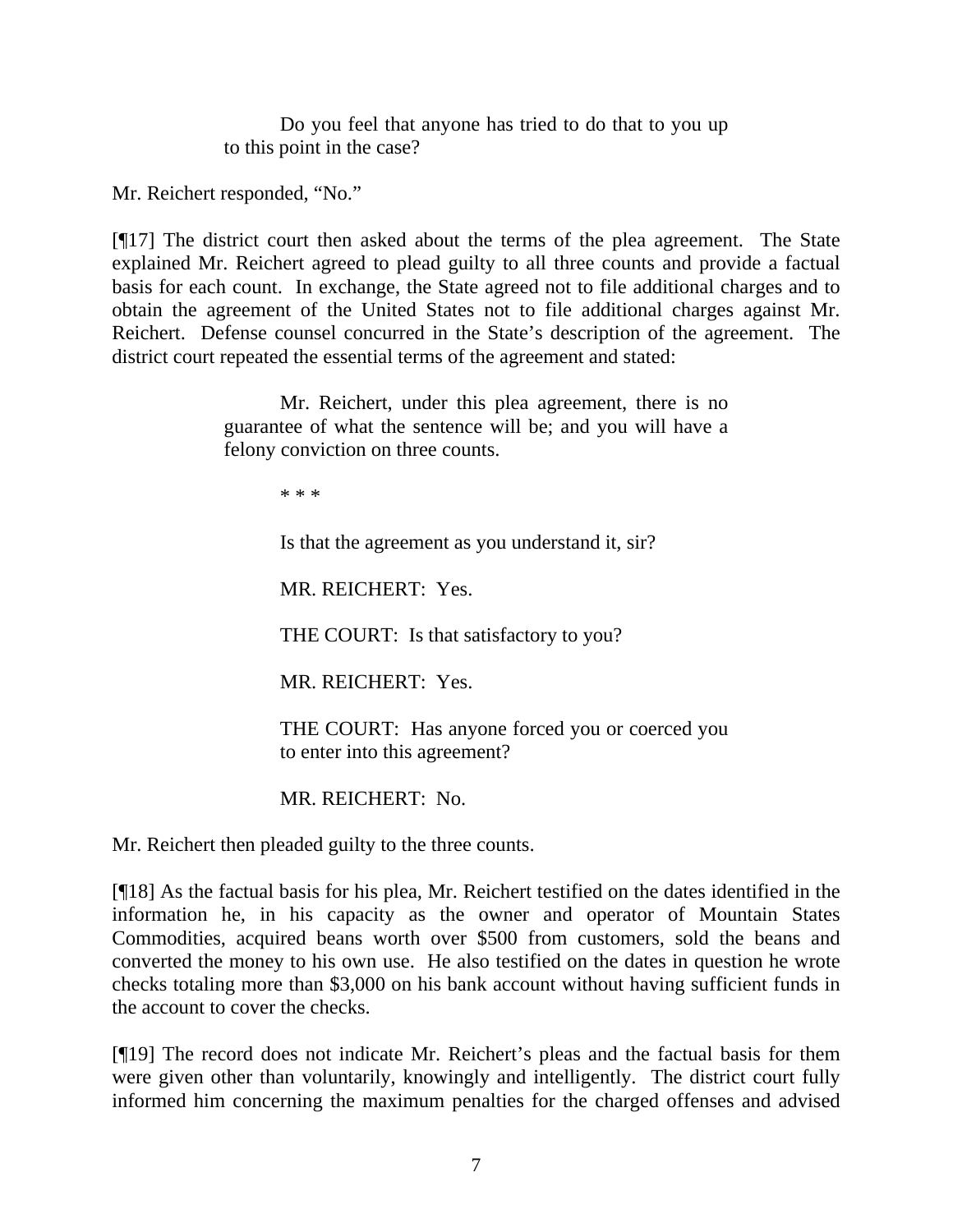him no one could make him plead a certain way and if anyone tried to do so he should inform the court. He was further specifically advised there were no guarantees about sentencing.

[¶20] Likewise the transcript of the January 10, 2005, sentencing hearing contains nothing suggesting Mr. Reichert wished to withdraw his pleas, was coerced into entering them or entered them without being advised of his rights. The first suggestion the pleas were coerced or made unknowingly and unintelligently came after the district court imposed a more severe sentence than either Mr. Reichert or defense counsel expected. Then, represented by substitute counsel, Mr. Reichert moved to withdraw his guilty pleas, claiming he did not enter them knowingly and intelligently because defense counsel failed to adequately explain the potential consequences of the pleas. Specifically, he claimed defense counsel "promised" he would receive probation if he pled guilty, he relied on defense counsel's "promise" in pleading guilty and manifest injustice occurred when he was sentenced not to probation as defense counsel "promised" but instead to a lengthy prison term.

[¶21] In addition to the district court's advisements, Mr. Reichert testified defense counsel discussed the maximum sentences with him before the arraignment. Mr. Reichert also testified defense counsel informed him early on he believed probation was likely because Mr. Reichert had no prior criminal history, was a long-standing member of the community, and saved the court a lengthy trial and associated expense. He testified defense counsel advised him he thought the district court would look upon him favorably and sentence him to probation if he cooperated fully with the State and federal agents and agreed to convey all of his assets as restitution to the victims. Mr. Reichert testified defense counsel later told him he was concerned the district court might impose a prison sentence of eighteen to twenty-four months. Consistent with his discussions with Mr. Reichert, however, defense counsel argued for probation at sentencing.

[¶22] Defense counsel's testimony at the hearing on the motion to withdraw the guilty pleas was consistent with Mr. Reichert's testimony as far as the latter testimony went. Like Mr. Reichert, defense counsel testified he initially believed his client would receive probation because he had no prior criminal record, had long-standing involvement in the community and seemed willing to cooperate. Defense counsel also testified, as did Mr. Reichert, he only later became concerned the court might impose a prison term. Defense counsel further testified the reason for his concern was, over the course of his representation, the seriousness of the allegations giving rise to the charges grew. Specifically, defense counsel testified a much greater amount of money was involved than Mr. Reichert initially had told him.

[¶23] Defense counsel testified Mr. Reichert told him at first he had the assets to fully repay his customers. As the case progressed, it became apparent the amount was much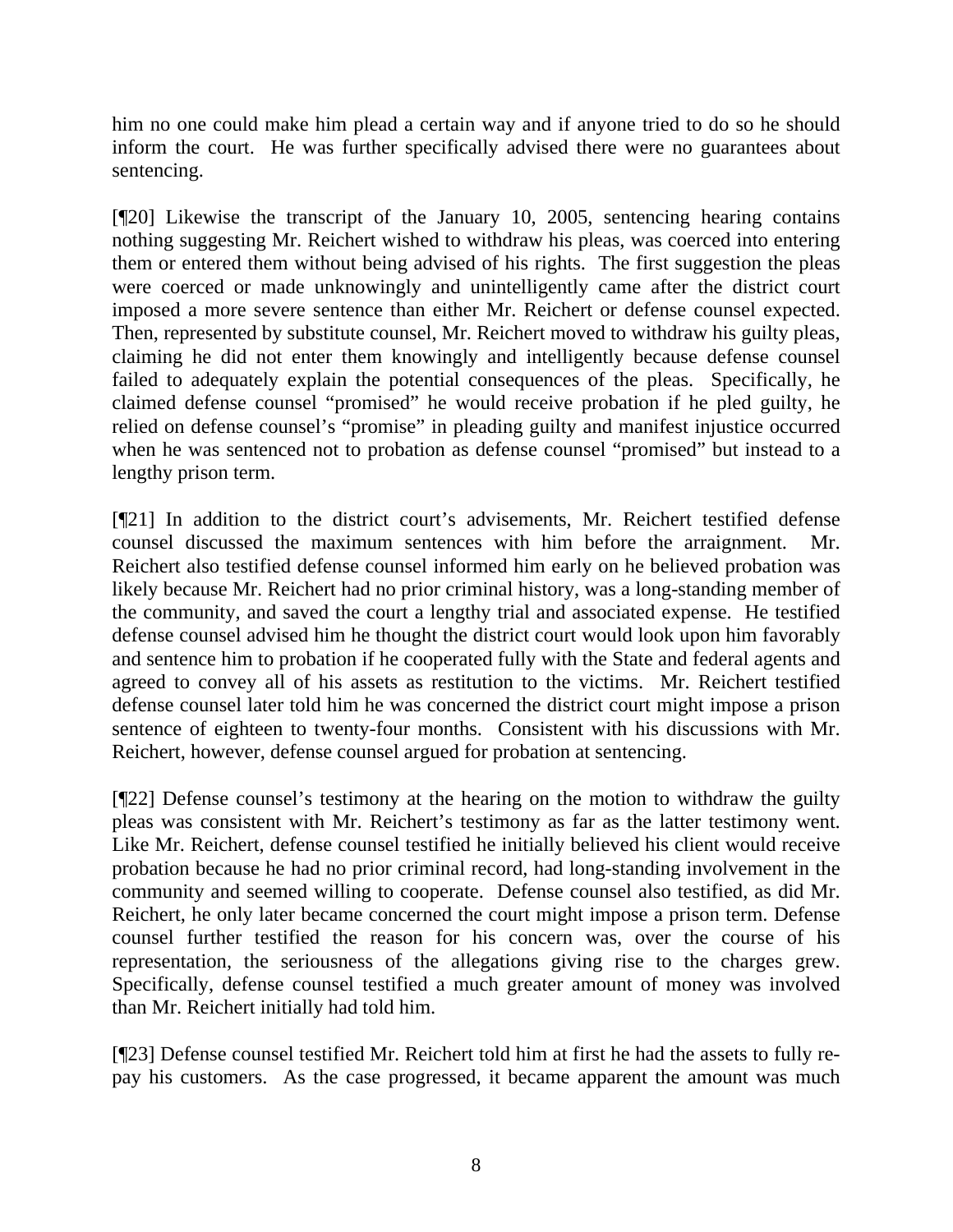greater than Mr. Reichert had indicated and he did not have the financial resources to pay the people back. Defense counsel testified:

> Early on in my representation of Mr. Reichert, when I thought we were dealing with 13,000 bags of beans or 20,000 – as it progressed, there was a point in time when we were dealing with criminal charges. But I still believed – because he told me he had the ability to do something about this – I still believed that if he did the things I asked him to do there was a very good chance of him getting probation. And I'm sure I told him that.

> But the case continued to change, dramatically. And there came a point in time when it was obvious that he hadn't told me everything. And I was dealing – by the time this case was over, I was dealing with a far more serious set of facts than I ever imagined at the beginning.

[¶24] Despite the increasing seriousness of the charges, defense counsel testified he personally did not believe Mr. Reichert would be sentenced to a lengthy period of incarceration; it was his hope if Mr. Reichert did as he recommended in terms of pleading guilty, repaying the victims, cooperating with the State and acknowledging his wrongdoing, the district court would be lenient in sentencing. Defense counsel testified, however, Mr. Reichert did not do as he recommended and as the sentencing approached, he became more convinced Mr. Reichert would spend time in jail. Defense counsel testified he told Mr. Reichert the State's case against him was mounting and becoming more and more serious. Defense counsel testified both he and the district court advised Mr. Reichert a prison sentence was possible. Still, defense counsel argued for probation at sentencing. Defense counsel testified he was shocked when the district court imposed sentence and believed it was excessive.

[¶25] In *Hicklin v. State*, 535 P.2d 743 (Wyo. 1975), we held the receipt of erroneous advice from counsel concerning the likely sentence was not a sustainable ground for withdrawing a guilty plea where there is no showing of actual reliance on statements of the prosecutor or judge in entering the plea. We adhere to that holding now. Although defense counsel's early belief that the sentence would likely be probation may have had some influence on Mr. Reichert's decision to plead guilty, the record shows Mr. Reichert's primary reason for pleading guilty was to avoid other charges.

[¶26] Mr. Reichert testified he told the judge at the arraignment his plea was voluntary because he believed if he did not plead guilty the United States would bring additional charges against him. He testified: "[T]he plea agreement was based primarily on the fact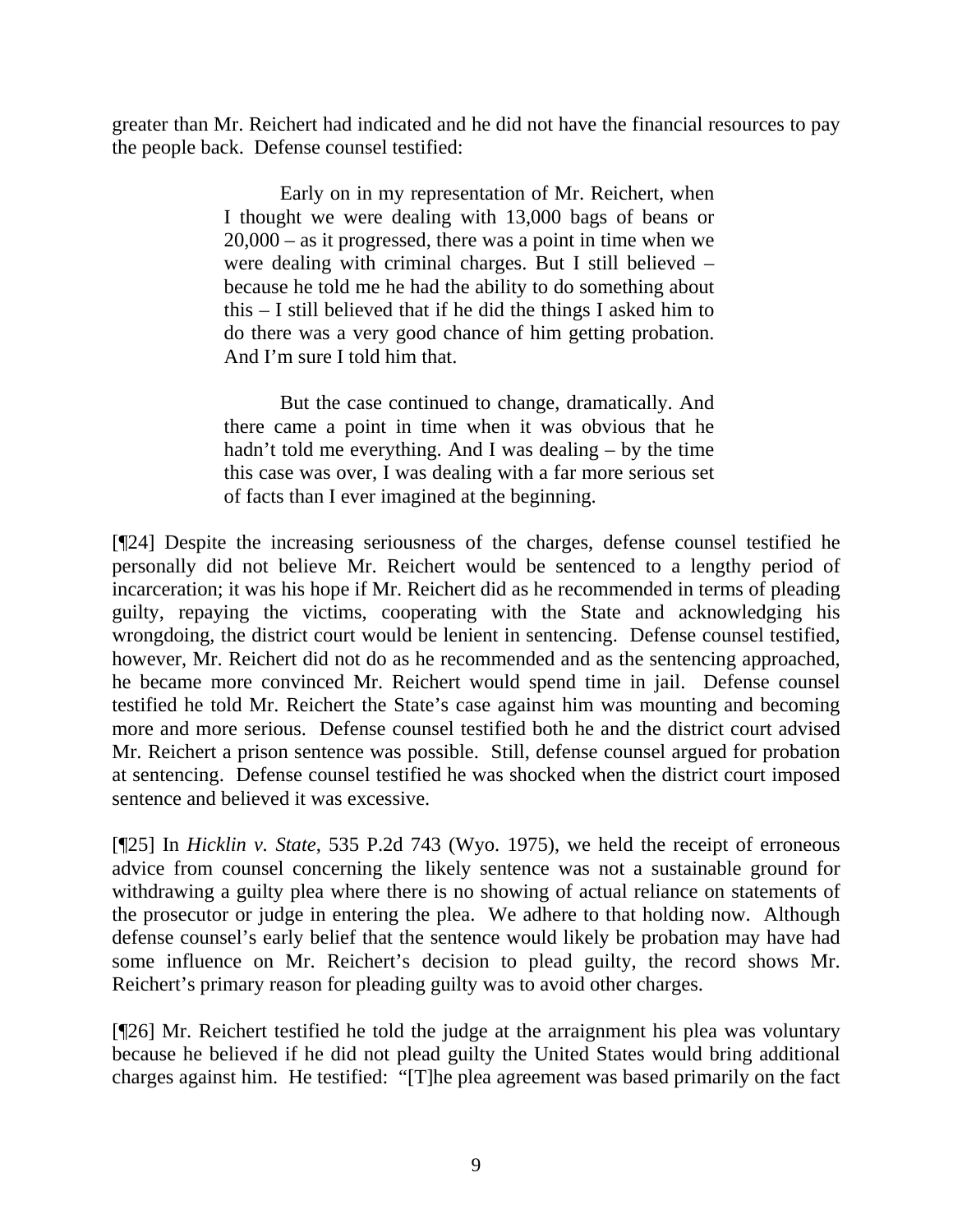– or solely on the fact that the prosecution would keep the federal charges at bay." He also testified:

> [defense counsel] also indicated to me verbally in his office several times that if I don't accept the plea as it was stated, that it could go back to the drawing board and – and [the prosecutor] could go back to the day when he was stating that there could be a possible 150 counts and this and that, and that if I didn't accept it that it could be changed just that fast.

- Q. Okay. And are you stating now that for some reason you believe that that was not true?
- A. Oh, I'm not saying that at all. *That's why I plead guilty*.

He said:

*I was agreeing to those terms [of the plea agreement]* again, *only to avoid additional charges* that I felt were – were looming or lurking overhead if . . . I changed my mind. That's how [defense counsel] described it to me, that this was a oneshot deal, that the charges couldn't be negotiated here at sentencing, and that if I didn't go along with it now that it could upset the whole thing and additional charges could be filed.

(emphasis added).

[¶27] Thus, the record clearly shows Mr. Reichert entered into the plea agreement, having been fully informed of the charges to which he was pleading and the maximum penalties, expressly for the purpose of avoiding additional state and federal charges – charges which had the potential to result in an even lengthier sentence than the one ultimately imposed. The fact that Mr. Reichert agreed to plead guilty to avoid more serious charges and in the hope of receiving probation only to have the district court impose a more severe penalty than Mr. Reichert and defense counsel expected does not give rise to a "fundamental defect" resulting in "a complete miscarriage of justice" or an "omission inconsistent with the rudimentary demands of fair procedure." *Reyna*, ¶ 27, 33 P.3d at 1137-38.

[¶28] We conclude Mr. Reichert has failed to meet his burden of showing the district court abused its discretion when it denied his motion. Having carefully examined the record before us, we hold Mr. Reichert has not demonstrated the district court's ruling resulted in manifest injustice. He has not shown a fundamental defect resulting in a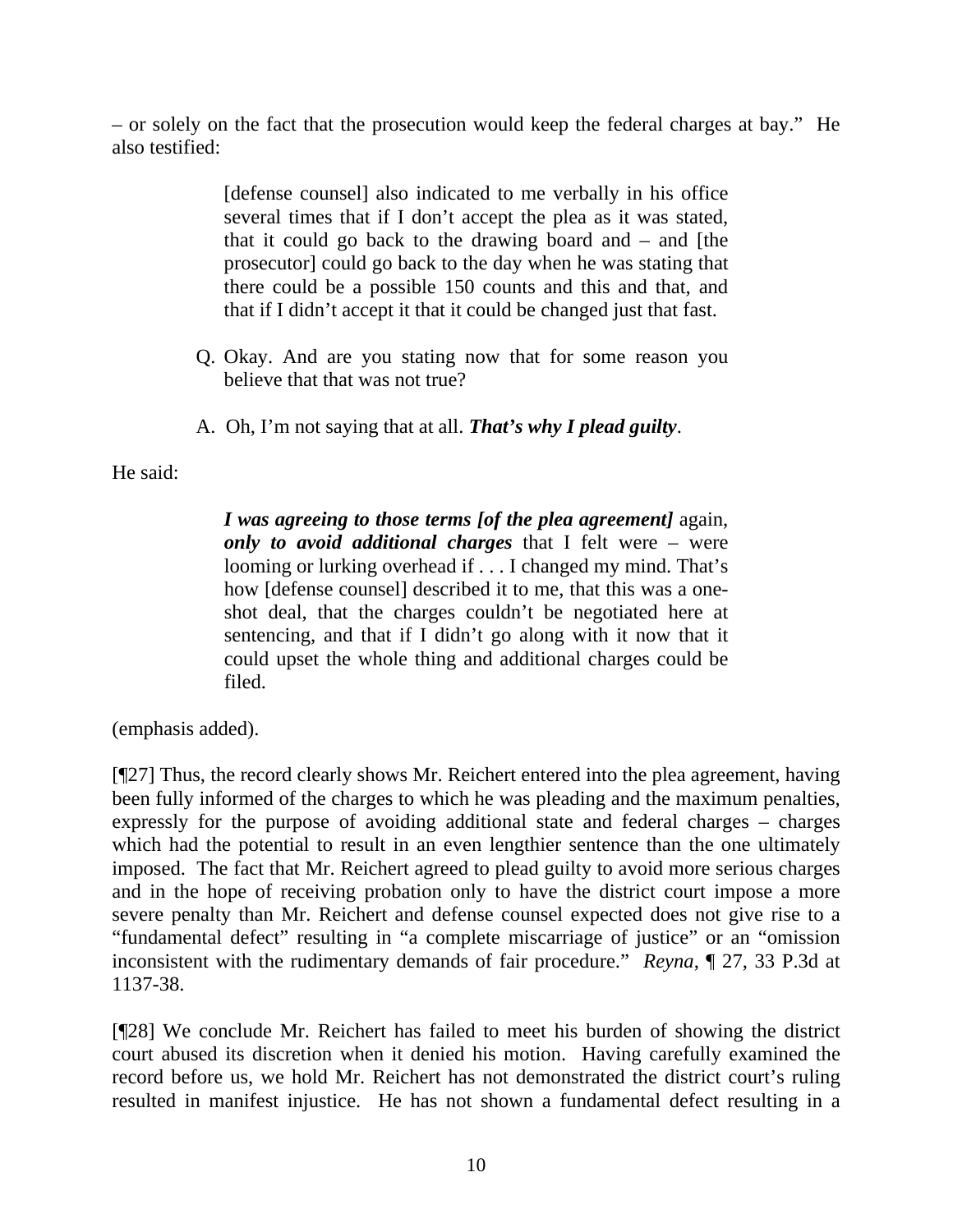complete miscarriage of justice or an omission inconsistent with the rudimentary demands of fair procedure. Considering all of the circumstances, the district court's imposition of a more severe penalty than defense counsel believed was appropriate and advised Mr. Reichert was likely does not constitute manifest injustice.

# *b. Prosecutorial and Judicial Bias*

[¶29] Mr. Reichert also claims manifest injustice requiring reversal of the denial of his motion occurred when the district court judge and prosecutor remained on the case despite alleged personal biases. In the case of the judge, Mr. Reichert also claims manifest injustice occurred because the judge was improperly influenced by political and social pressure.

[¶30] Concerning the prosecutor's personal bias, Mr. Reichert testified three members of the prosecutor's family were victims of his offenses. He testified the prosecutor's father also was a leading member of a victim growers group made up of eight to twelve victims who acted as liaison between the prosecution and the victims. Additionally, the prosecutor was listed as the registered agent for the victim growers group.

[¶31] At the arraignment, the prosecutor disclosed his relationship with three of the victims.

> [The state]: The state would offer – and as you have probably observed in reading through the amended information, I have a family member, and a family member by marriage, and an extended family member, who are victims in this matter.

> I have reviewed the ethical rules which apply to conflicts and cannot find any conflict, nor do I think I have a personal conflict. I do not receive any pecuniary interest in the outcome of this case, directly or indirectly. I have disclosed that to [defense counsel] and Mr. Reichert from the very beginning. It's my understanding that they do not have any objection from a prosecution standpoint or defense standpoint with the prosecution for me to continue with the case; and I would like to certainly present that to the court on the record, and you know if we have a response from [defense counsel] or Mr. Reichert.

> THE COURT: [Counsel], the prosecutor has indicated that he doesn't feel he has a conflict of interest under the rules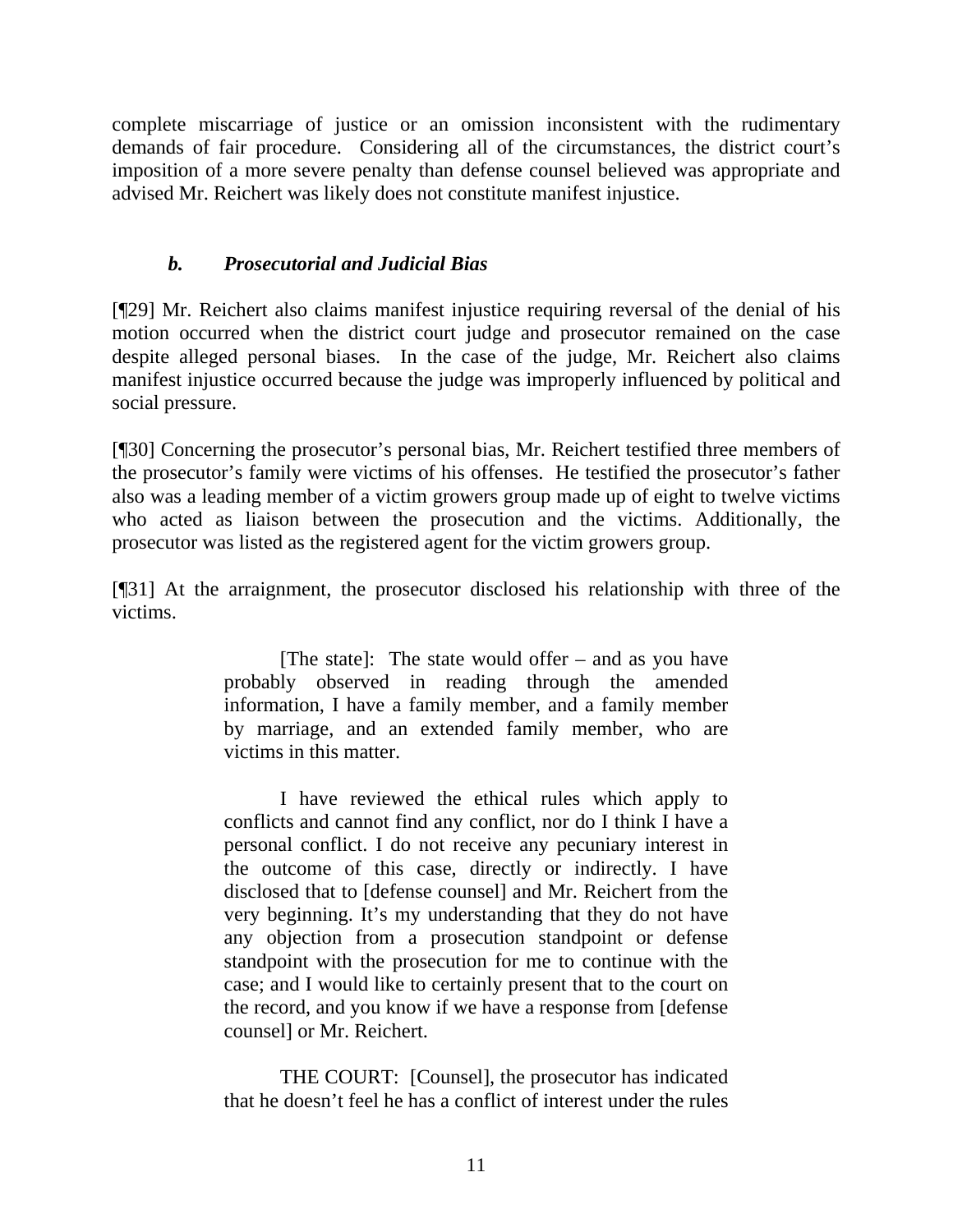of professional responsibility, but I would call for your response to his disclosure that some of the alleged victims are related to him.

 [Defense counsel]: Your Honor, [the state] and I have discussed this, and I agree with the representation he has made to the court, and we will agree with him that there is no conflict.

If he had concerns about the prosecutor's relationship with the three victims, Mr. Reichert did not inform the court at that time or any other time prior to raising the issue in his motion to withdraw his guilty plea. Once he raised the issue, the prosecutor removed himself from the case and a special prosecutor stepped in to represent the State. The special prosecutor represented the State at the hearing on Mr. Reichert's motion to withdraw his plea.

[¶32 Rule 1.7 of the Wyoming Rules of Professional Conduct addresses conflicts of interest in pertinent part as follows:

> (b) A lawyer shall not represent a client if the representation of that client may be materially limited by the lawyer's responsibilities to . . . a third person, or by the lawyer's own interests, unless:

> (1) the lawyer reasonably believes the representation will not be adversely affected; and

> > (2) the client consents after consultation.

The comment to Rule 3.8, which addresses special responsibilities of prosecutors, states:

*[1] A prosecutor has the responsibility of a minister of justice and not simply that of an advocate. This responsibility carries with it specific obligations to see that the defendant is accorded procedural justice and that guilt is decided upon the basis of sufficient evidence. Precisely how far the prosecutor is required to go in this direction is a matter of debate and varies in different jurisdictions.* 

The comment references the ABA Standards of Criminal Justice Relating to Prosecution Function, which in Standard 3-1.3 provides:

> (f) A prosecutor should not permit his or her professional judgment or obligations to be affected by his or her own political, financial, business, property, or personal interests.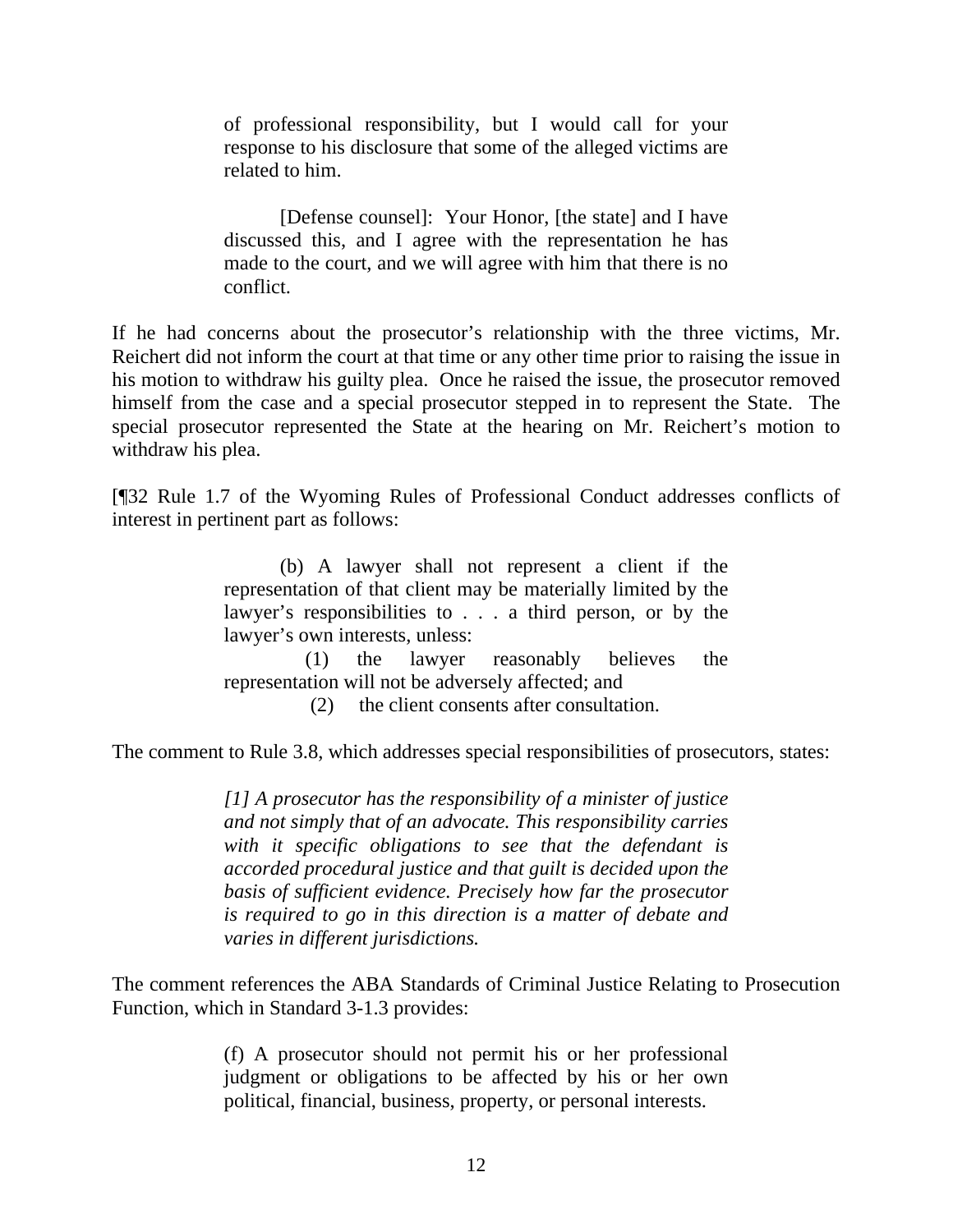In addition to these provisions, the preamble to the Rules of Professional Conduct states:

 [8] In the nature of law practice . . . conflicting responsibilities are encountered. \* \* \* The Rules of Professional Conduct prescribe terms for resolving such conflicts. Within the framework of these Rules many difficult issues of professional discretion can arise. Such issues must be resolved through the exercise of sensitive professional and moral judgment guided by the basic principles underlying the rules.

[¶33] None of these provisions expressly prohibits a prosecutor from representing the State in a case where family members are victims of the offense charged. However illconsidered it might appear on the surface, we conclude no manifest injustice resulted from the prosecutor's representation of the State despite his familial relationship with three of the victims. We are satisfied the prosecutor promptly and fully disclosed the relationship. Nothing in the record suggests his relationship with the victims affected him in carrying out his responsibility to minister justice, influenced the outcome of the case or prejudiced Mr. Reichert in any way. In addition, Mr. Reichert waived any objection to the prosecutor's participation in the case. We hold the district court did not abuse its discretion in denying the plea withdrawal motion on the basis of prosecutorial bias. $3$ 

[¶34] We turn to the claim of the judge's personal bias. Mr. Reichert testified he accepted delivery of the judge's brother's beans for storage, sold the bean crop without the brother's knowledge and when the brother later decided to sell, generated the appropriate paperwork and presented a check for payment. Knowing there were not sufficient funds in the account to cover the check, Mr. Reichert asked the brother to wait to cash the check. A few days later, the brother asked Mr. Reichert's wife who worked at the bank to deposit the check. She did so and the check bounced. Mr. Reichert made good on the check and the judge's brother was not one of the victims of Mr. Reichert's crimes. Still, Mr. Reichert asserts, the fact that the judge's brother was a customer likely prejudiced the judge.

[¶35] Mr. Reichert also claims the district court judge was biased and prejudiced because he was influenced by the involvement of political officials and the public. In his motion to withdraw his guilty plea, Mr. Reichert stated: "The political presence of the governor

 $\overline{a}$ 

<span id="page-14-0"></span> $3$  Federal prosecutors are statutorily prohibited from representing the government in any matter in which they, their family or their business associates have an interest. 18 U.S.C. §§208(a). Although our statutes and rules do not contain a similar prohibition, it would seem advisable for prosecutors to avoid even the appearance of impropriety, by refraining from representing the state in prosecutions involving family members as victims or defendants.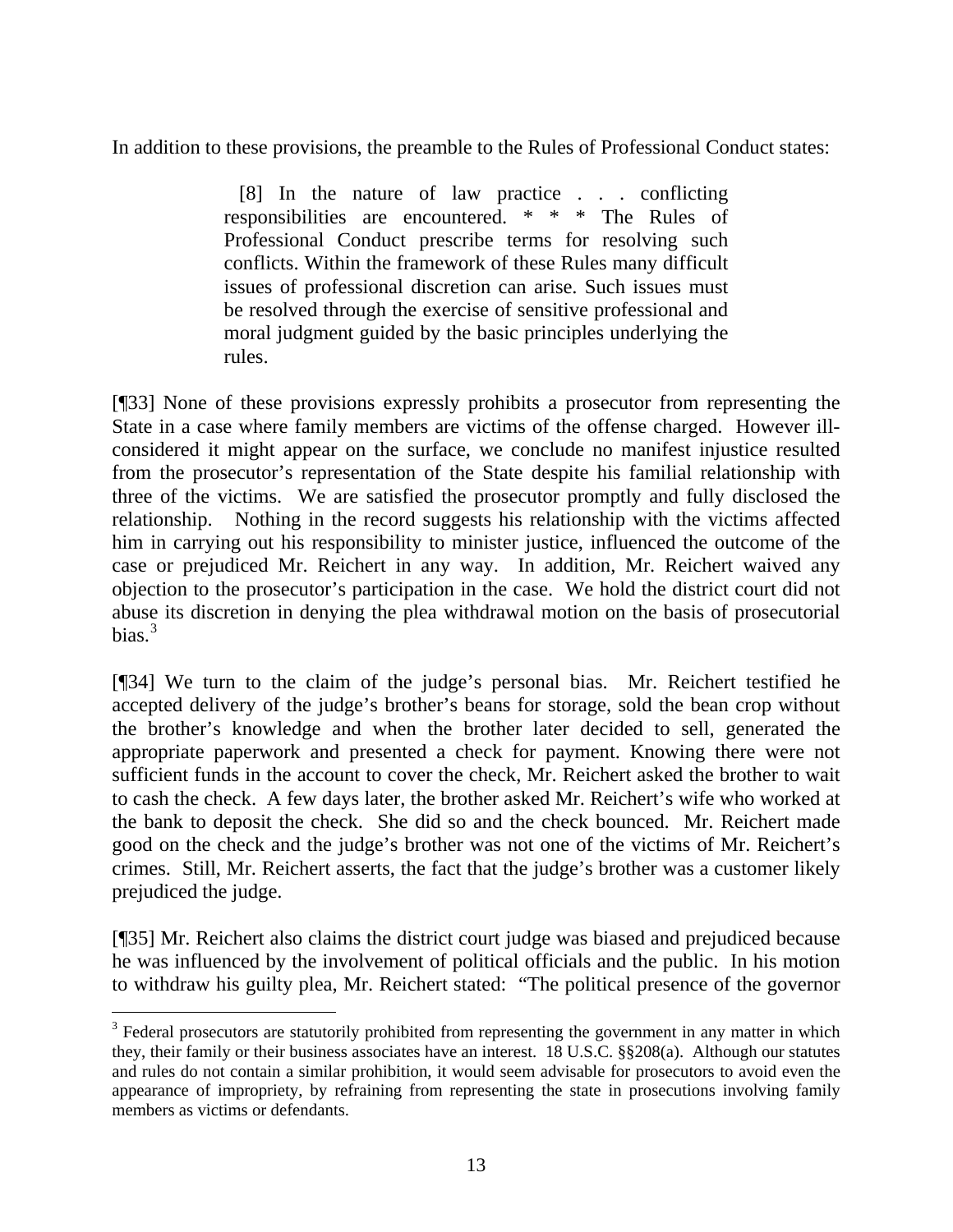and some of his comments and the testimony of Senator Meier may have influenced Judge Kautz into imposing an excessive sentence . . . ." Mr. Reichert testified:

> [A]fter the arraignment, after the plea was entered, that's really when things started to really stir within the community.

> That's when [the judge] started to receive political pressure. He received a tremendous amount of social pressure, as well as the personal pressure that he had from his relationship with his brother being involved.

Mr. Reichert further testified a newspaper reported the governor attended a meeting with the grower victims. When asked whether the department of agriculture could extend Mr. Reichert a loan to pay back the victims, leaving the victims whole and Mr. Reichert owing the department of agriculture, the newspaper reported the governor as saying "Mr. Reichert's not going to be making much money where he's going in the near future." Mr. Reichert pointed to that statement from the newspaper, as "the political influence that might have affected the outcome of this sentence."

[¶36] Mr. Reichert also cited the testimony of a state senator at the sentencing hearing as improperly influencing the judge. The senator, one of fifteen victims who testified or presented a statement at the hearing, asked the judge to sentence Mr. Reichert to four to eight years imprisonment for check fraud to be served consecutively to ten to fourteen years for conversion, and a suspended sentence of ten to fourteen on the second conversion count.

[¶37] We have defined bias and prejudice as follows: prejudice involves a prejudgment or forming of an opinion without sufficient knowledge or examination; bias is a leaning of the mind or an inclination toward one person over another. *Cline v. Sawyer*, 600 P.2d 725, 729 (Wyo. 1979). A mere allegation of judicial bias is insufficient to form a basis for disqualification; sufficient facts showing bias must be presented in the affidavit supporting the motion. *Pearson v. State*, 866 P.2d 1297, 1300 (Wyo. 1994). Pursuant to W.R.C.P. 40.1(b)(2), Mr. Reichert was required to submit an affidavit stating sufficient facts to show the existence of judicial bias or prejudice against him.<sup>[4](#page-15-0)</sup> Pursuant to

\* \* \*

<span id="page-15-0"></span> 4 RULE 40.1 TRANSFER OF TRIAL AND CHANGE OF JUDGE

<sup>(</sup>b) *Change of Judge*.

 <sup>(2)</sup> Disqualification for Cause. Whenever the grounds for such motion become known, any party may move for a change of district judge on the ground that the presiding judge: (A) has been engaged as counsel in the action prior to being appointed as judge; (B) is interested in the action; (C) is related by consanguinity to a party; (D) is a material witness in the action; or (E) is biased or prejudiced against the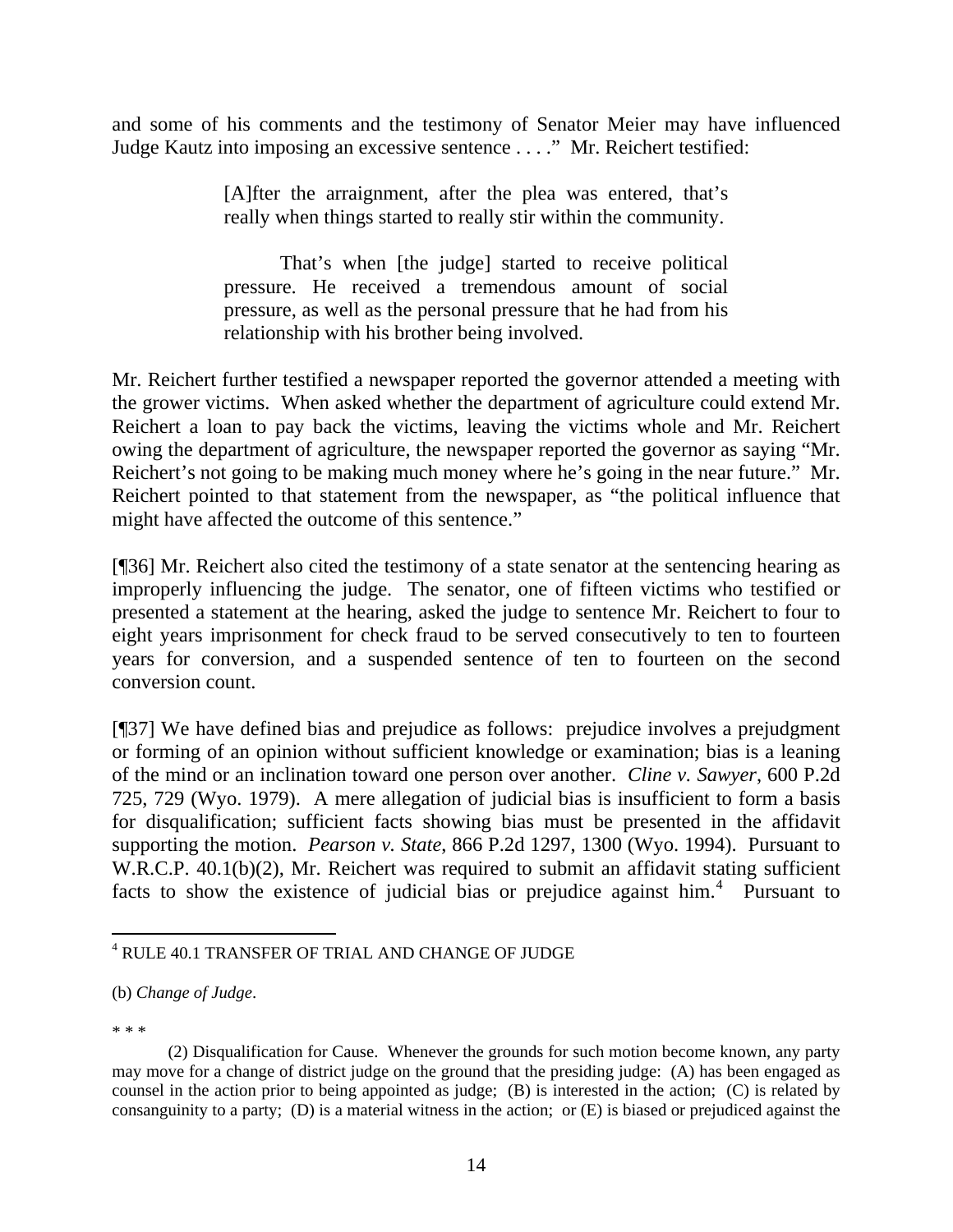W.R.C.P. 401(b)(2), the judge should have been recused if a reasonable person, assuming the facts in the affidavit were true, could infer that he had a bias or prejudice preventing him from dealing fairly with Mr. Reichert.

[¶38] Mr. Reichert submitted an affidavit stating in pertinent part:

\* \* \*

- 2. I owned and operated Mountain States Commodities.
- 3. Lowell Kautz, Wayne Korell, Beth Korell, and Alan Korell were all customers of Mountain States Commodities.
- 4. As a long time resident of Torrington, Wyoming, I know that Lowell Kautz is the brother of Judge Keith Kautz.
- 5. During court Pat Korell [the prosecutor] admitted that his father, step-mother and uncle were all victims in this matter.
- 6. Pat Korell's father was appointed to the board of the victim-grower's committee which helped to establish how they would receive restitution.

We conclude these facts were not sufficient to cause a reasonable person to infer the judge was biased or prejudiced against Mr. Reichert. We agree with the conclusion reached by the district judge assigned to decide the recusal motion – a judge may not be removed for cause simply on the basis that his brother was, at one time, a customer of the defendant.

[¶39] We likewise find nothing in the testimony presented at the plea withdrawal hearing from which a reasonable person could infer the judge was biased or prejudiced. Some of Mr. Reichert's testimony concerning the judge's bias, such as the governor's statement at the victim growers' meeting as reported in the newspaper, was hearsay. Evidence presented in support of a motion to disqualify a judge is generally insufficient when it is supported merely by hearsay. *In re Claim of Farman,* 841 P.2d 99, 101 (Wyo. 1992). Much of the rest of Mr. Reichert's testimony was speculation, which we also find insufficient to support a motion to disqualify. Simply stated, there was no evidence showing the district court judge prejudged the case or formed an opinion without

party or the party's counsel. The motion shall be supported by an affidavit or affidavits of any person or persons, stating sufficient facts to show the existence of such grounds. Prior to a hearing on the motion any party may file counter-affidavits. The motion shall be heard by the presiding judge, or at the discretion of the presiding judge by another judge. If the motion is granted, the presiding judge shall immediately call in another judge to try the action.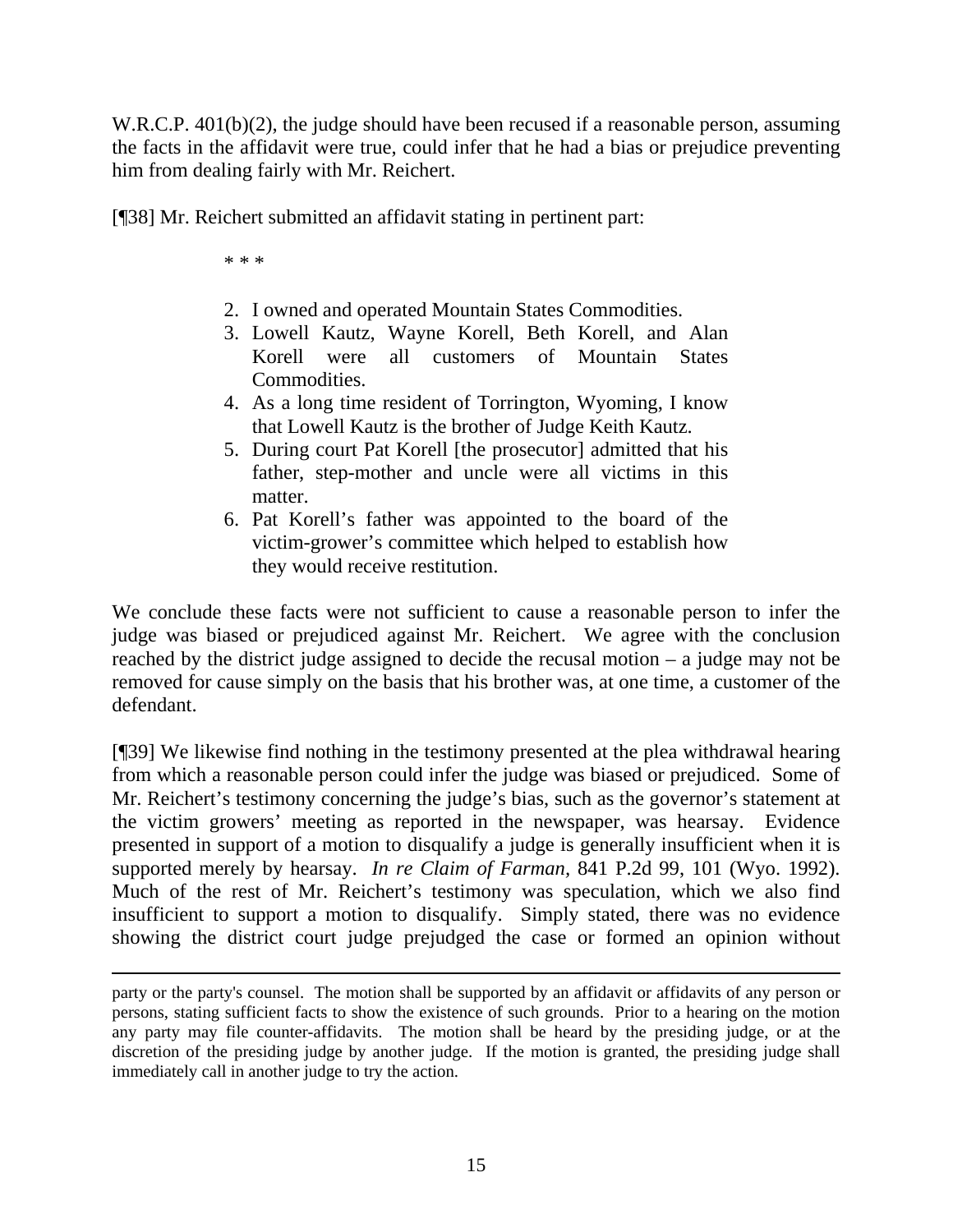sufficient knowledge or examination. There likewise was no showing the judge had a leaning of the mind or an inclination toward one person over another. We hold the district court did not abuse its discretion in denying the plea withdrawal motion.

## *2. Ineffective Assistance of Counsel*

[¶40] The only ineffective assistance of counsel claims that survived Mr. Reichert's guilty pleas are claims directly related to the voluntariness of his plea.

> "Where a defendant has entered a guilty plea, he may challenge his subsequent conviction on appeal only with respect to matters which affect the voluntariness of his plea or the subject-matter jurisdiction of the trial court. When a guilty plea has been entered upon the advice of counsel, the voluntariness of that plea may depend on the extent to which that advice comports with the constitutional guarantee to the effective assistance of counsel."

*Rutti v. State*, 2004 WY 133, ¶ 21, 100 P.3d 394, 404 (Wyo. 2004) (citations omitted). Mr. Reichert bears the burden of proving both that counsel's performance was deficient and the deficient performance produced actual prejudice. *Id*.

[¶41] To warrant reversal on his claim of ineffective assistance of counsel, Mr. Reichert must show counsel failed, in light of all circumstances existing at the time of the alleged act or omissions, to employ such judgment or render such assistance as would have been offered by a reasonably competent attorney under like circumstances. *Rutti*, ¶ 23, 100 P.3d at 405. Counsel's ineffectiveness must be so serious as to undermine this Court's confidence that the outcome was fair. *Id*. Moreover,

> "When an attorney has allegedly misadvised his client with respect to the entry of a guilty plea, a determination must be made of whether the decision to plead and forego the defense of his case resulted in prejudice to the client. That determination involves two interrelated questions: whether, in the absence of counsel's error, the recommendation of a reasonably competent attorney concerning the plea would differ from that given; and whether, absent the error, the outcome of a trial would have been more advantageous to the client than the result of his plea. The defendant may also establish the necessary prejudice by proof of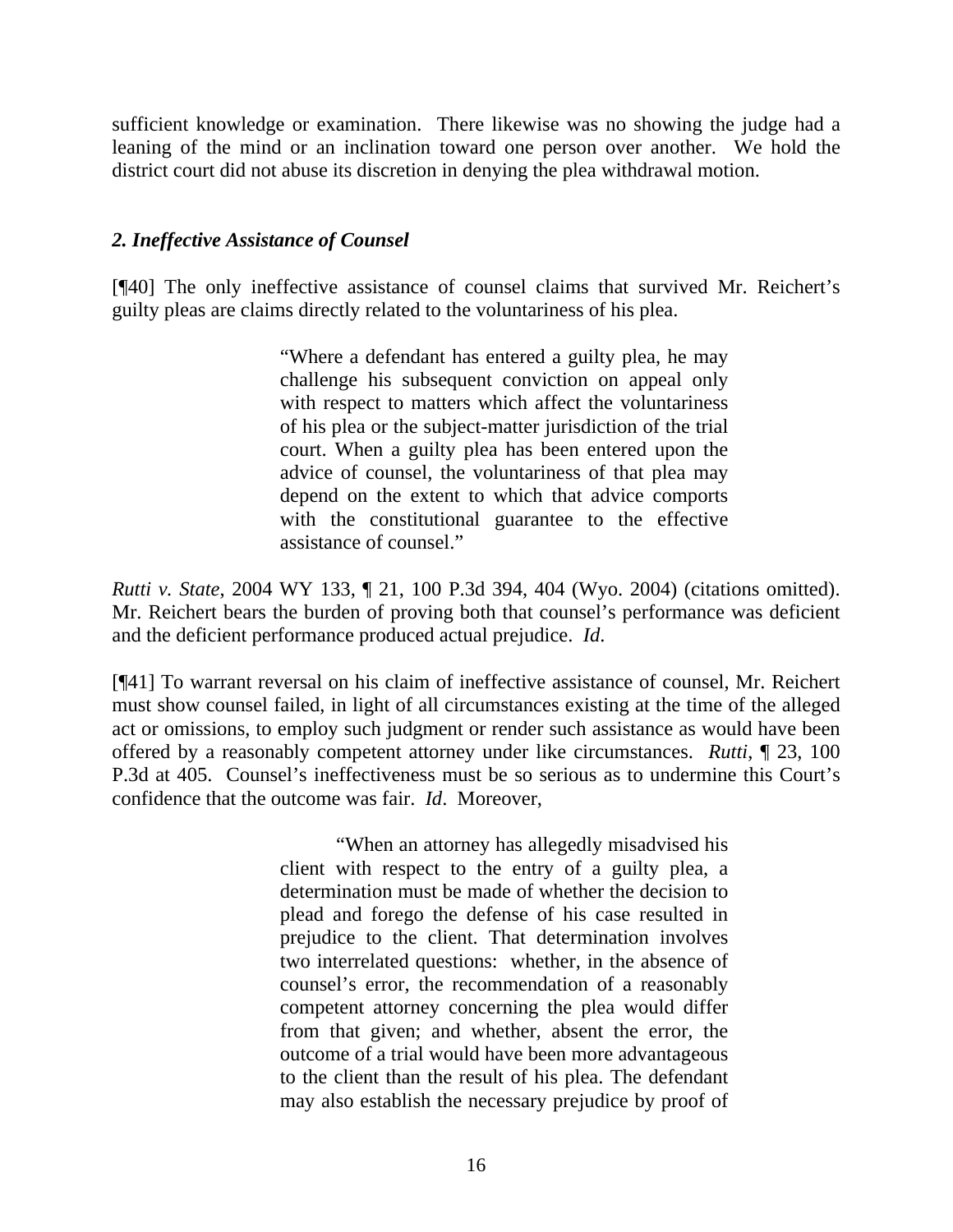circumstances indicating that, in deciding whether or not to plead guilty, he placed special emphasis on the challenged aspect of his attorney's advice. He must suggest to the reviewing court a plausible reason why, had his representation been as he claims it should have been, he would have chosen to forsake the benefits of the plea agreement for the risks of trial."

## *Id.* (citations omitted).

[¶42] From the record before us, we conclude Mr. Reichert has failed to meet his burden of proving either defense counsel's performance was deficient or he suffered prejudice as a result. The record simply does not support Mr. Reichert's claim that defense counsel did not properly advise him concerning the effect of a guilty plea and misled him to believe he would receive probation or a shorter prison sentence.

[¶43] Based upon the information he had early on in the case, defense counsel advised Mr. Reichert he thought probation was likely. As circumstances changed and it became apparent the amount of money involved was much greater than he had been told and Mr. Reichert did not have the ability to pay it back, defense counsel advised Mr. Reichert he was concerned jail time was a real possibility. Defense counsel testified he explained the terms of the plea agreement to Mr. Reichert and was certain he understood them. He, and the district court, explained the maximum sentences that could be imposed for the crimes committed. Defense counsel testified Mr. Reichert knew the prosecutor intended to argue for prison time at sentencing. Defense counsel testified he made no promises to Mr. Reichert other than to represent him the best he could. He did not force Mr. Reichert to plead guilty, threaten him or promise him he would get probation. He told Mr. Reichert his sentence depended in large part on his ability to pay back the money he owed people for their crop. He testified:

> I told him one of the things he needed to do right away was to find a job and start paying these people back. I told him he needed to raise money in whatever way he could. Sell everything you have except your home, to try to pay these people back. I tried to get him to understand the seriousness of what he had done and to – you know, act accordingly.

> When all of those things sort of came together – he wasn't able to come up with the money, he wasn't finding work, he continued to act as though – almost as though he were the victim in this. That's when I became convinced that he probably was going to spend some time in prison. I still